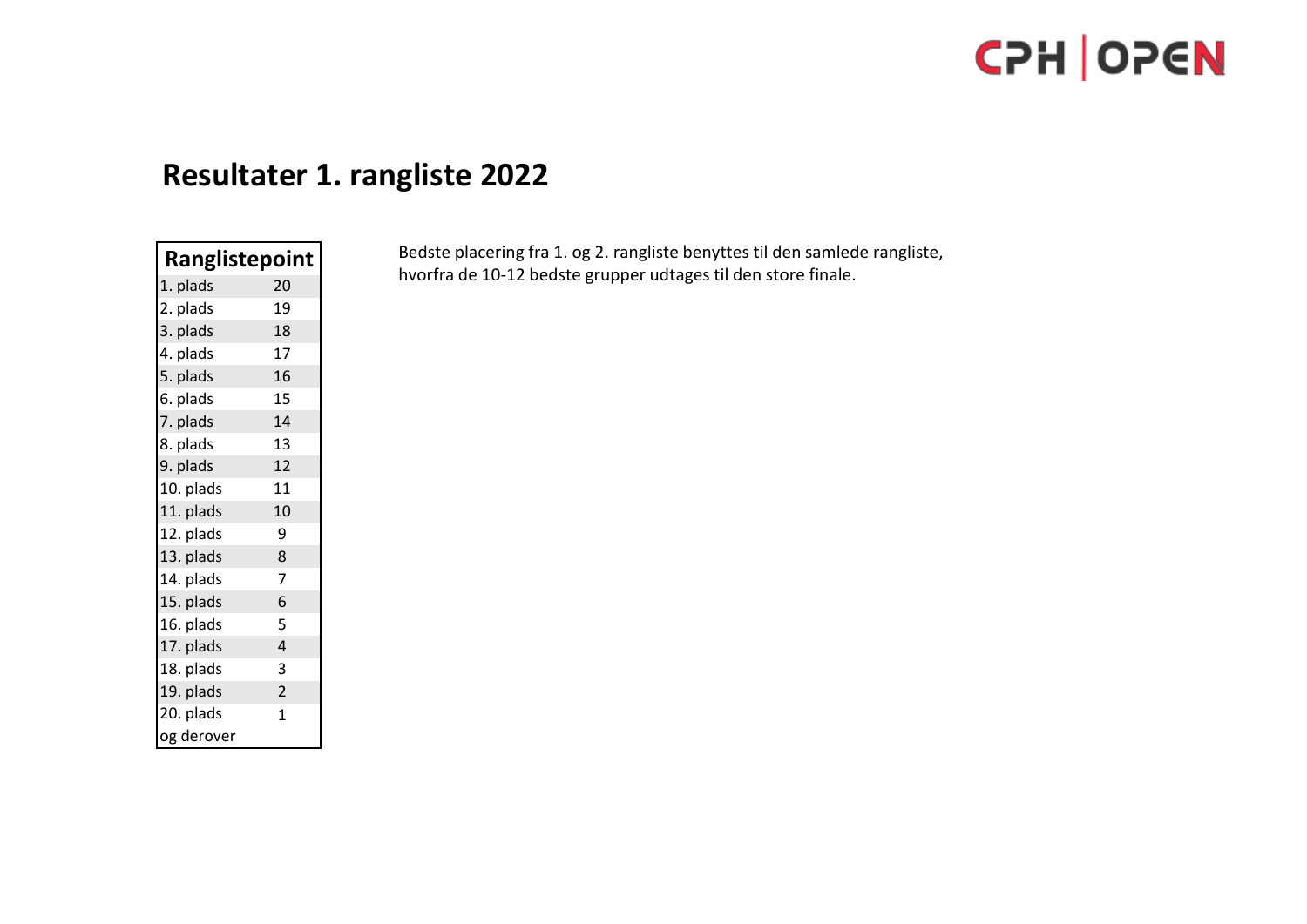**1. RUNDE**

|              |   |     |                       |                      | <b>Mai-Britt Cathrine</b> |    |           |    | Natacha |                |  | <b>Maria</b> |  |       | <b>Elicia Marie Frikke</b> |     |  |    | <b>Rikke V</b> |  |  | <b>Caroline</b> |  |    | Heino |      |
|--------------|---|-----|-----------------------|----------------------|---------------------------|----|-----------|----|---------|----------------|--|--------------|--|-------|----------------------------|-----|--|----|----------------|--|--|-----------------|--|----|-------|------|
| <b>Score</b> |   | NR. | Navn                  | Skole/By             | TU KE                     | PF | <b>SC</b> | TU | PF      | S <sub>C</sub> |  |              |  | TU    |                            |     |  | KE |                |  |  |                 |  | TU |       | Tota |
| 164,5        |   |     | Dream Girls           | Ahm Dance Studio     |                           | R  |           |    | 9,5     |                |  |              |  |       |                            |     |  |    |                |  |  |                 |  |    |       | 23   |
| 202          |   |     | Tamatoa               | House of Dance       |                           |    |           |    |         |                |  |              |  |       |                            |     |  |    |                |  |  |                 |  |    |       |      |
|              |   |     | The Ninjas            | Cphdans              |                           |    |           |    |         |                |  |              |  |       |                            |     |  |    |                |  |  |                 |  |    |       |      |
| 162          | m |     | Levitate - Show Girls | Dansequilibrium      |                           |    |           |    |         |                |  |              |  |       |                            |     |  |    |                |  |  |                 |  |    |       | 25   |
| -661         |   |     | Drømmeland            | CPHdans              |                           |    |           |    |         |                |  |              |  |       |                            | . . |  |    |                |  |  |                 |  |    |       |      |
| 147          | m |     | 10hi                  | Dance Company Twenty |                           |    |           |    |         |                |  |              |  |       |                            |     |  |    |                |  |  |                 |  |    |       | 22   |
| 116          |   |     | Sukkerchok            | Ahm Dance Studio     |                           |    |           |    |         |                |  |              |  |       |                            |     |  |    |                |  |  |                 |  |    |       | 16   |
| 148,5        | m |     | Candy Bandits         | Beat Fabrikken       |                           |    |           |    |         |                |  |              |  | , 2,5 |                            |     |  |    |                |  |  |                 |  |    |       |      |
| 128,5        |   |     | Dreamgirls            | Cphdans              |                           |    |           |    |         |                |  |              |  | 3,5   |                            |     |  |    |                |  |  |                 |  |    |       | 20   |

#### **2. runde - MESTER FINALEN**

| Score | NR. | <b>Navn</b>           | Skole/By             | TU KE PF |  |  |  |  | णा गा |  |  | TU T |               | II TU |  |  |  |  | II TU |  |  |
|-------|-----|-----------------------|----------------------|----------|--|--|--|--|-------|--|--|------|---------------|-------|--|--|--|--|-------|--|--|
| 230,5 |     | Tamatoa               | House of Dance       | 10       |  |  |  |  |       |  |  |      | $\sim$ $\sim$ |       |  |  |  |  |       |  |  |
| 195,5 |     | Dream Girls           | Ahm Dance Studio     |          |  |  |  |  |       |  |  |      |               |       |  |  |  |  |       |  |  |
| 194,5 |     | Candy Bandits         | Beat Fabrikken       |          |  |  |  |  |       |  |  |      |               |       |  |  |  |  |       |  |  |
| 194   |     | Levitate - Show Girls | Dansequilibrium      |          |  |  |  |  |       |  |  |      |               |       |  |  |  |  |       |  |  |
| 191   |     | 10h                   | Dance Company Twenty |          |  |  |  |  |       |  |  |      |               |       |  |  |  |  |       |  |  |

#### **2. runde - A-RÆKKEN**

| Score | <b>KIAT</b> |            | Skole/By         | TU KE PF |  |  |  |  | al TU KE PF SC Tota |  |     |  | tal TU KE PF SC Total | al TU KE PF | $\sim$ | $T_{\Omega}$ | all TU |  |  |  |  |
|-------|-------------|------------|------------------|----------|--|--|--|--|---------------------|--|-----|--|-----------------------|-------------|--------|--------------|--------|--|--|--|--|
| 114   |             | Dreamgirl  | Cphdans          |          |  |  |  |  |                     |  |     |  |                       |             |        |              |        |  |  |  |  |
| 106,5 |             | Sukkerchok | Ahm Dance Studio |          |  |  |  |  |                     |  |     |  |                       |             |        |              |        |  |  |  |  |
|       |             | Drømmeland | <b>CPHdans</b>   |          |  |  |  |  |                     |  | ر ر |  |                       |             |        |              |        |  |  |  |  |
|       |             | The Ninjas | Cphdans          |          |  |  |  |  |                     |  |     |  |                       |             |        |              |        |  |  |  |  |

#### **SAMLET RANGLISE BØRN SHOW**

| Rangliste | Navn                  | Skole/By             | POINT |
|-----------|-----------------------|----------------------|-------|
| 1.        | Tamatoa               | House of Dance       | 20    |
| 2.        | Dream Girls           | Ahm Dance Studio     | 19    |
| 3.        | Candy Bandits         | Beat Fabrikken       | 18    |
| 4.        | Levitate - Show Girls | Dansequilibrium      | 17    |
| 5.        | 10hi                  | Dance Company Twenty | 16    |
| 6.        | Dreamgirls            | Cphdans              | 15    |
| 7.        | Sukkerchok            | Ahm Dance Studio     | 14    |
| 8.        | Drømmeland            | CPHdans              | 13    |
| 9.        | The Ninjas            | Cphdans              | 12    |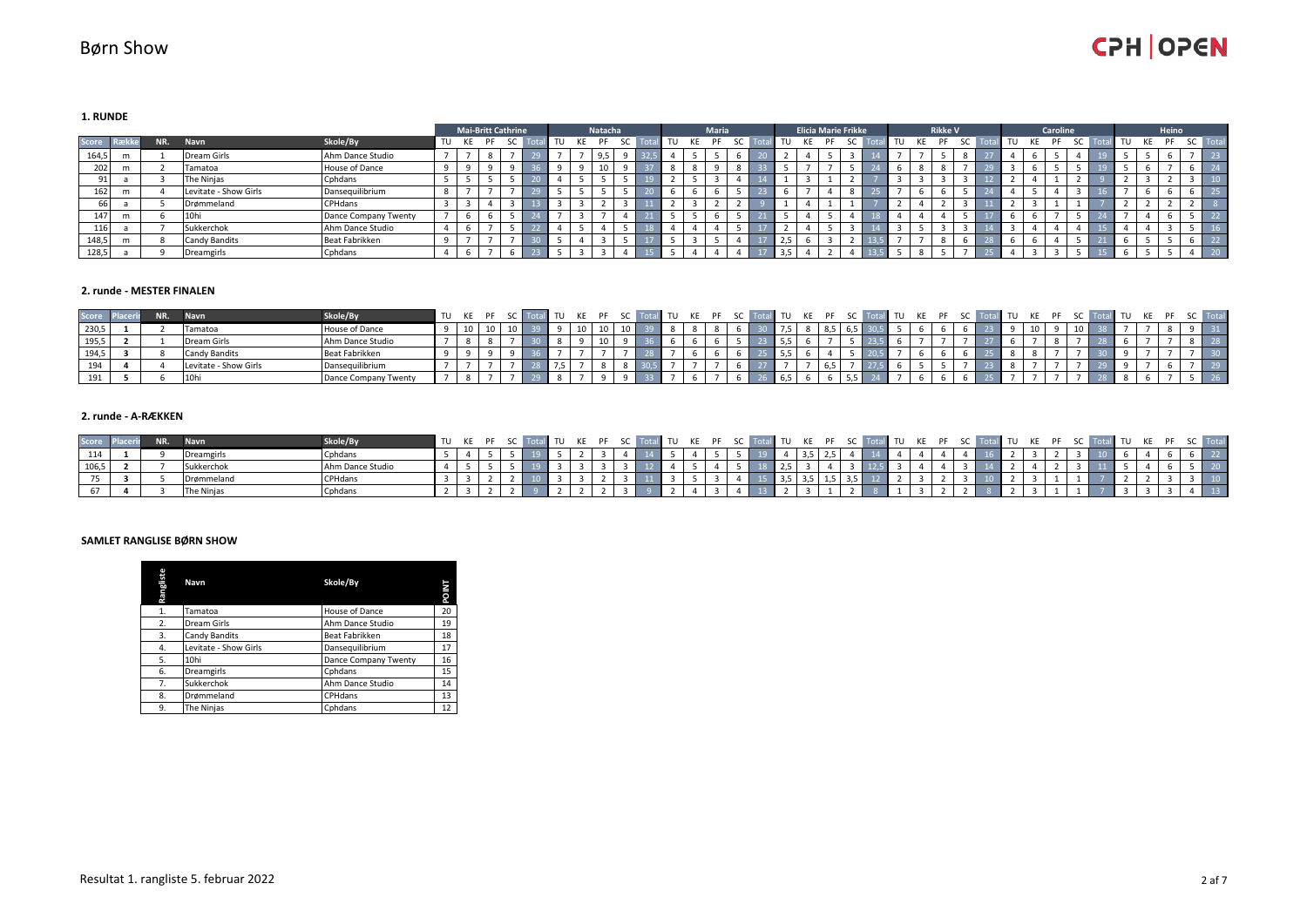### Børn Hip Hop

### **CPH OPEN**

**1. RUNDE**

|              |   |        |                     |                          |    | <b>Mai-Britt Cathrine</b> |                          |           |    |    | Natacha |  |    | Maria |  |     |     | <b>Elicia Marie Frikke</b> |                      |    |    | <b>Rikke V</b> |  |  | <b>Marvin</b> |     |    | Sinan |           |                 |
|--------------|---|--------|---------------------|--------------------------|----|---------------------------|--------------------------|-----------|----|----|---------|--|----|-------|--|-----|-----|----------------------------|----------------------|----|----|----------------|--|--|---------------|-----|----|-------|-----------|-----------------|
| <b>Score</b> |   | TNR.   | <b>Navn</b>         | Skole/By                 | TU |                           | PF                       | <b>SC</b> | TU | KE | PF      |  | TU |       |  | TU  |     |                            | SC                   | TU | KE | PF             |  |  |               | -SC | TU |       | <b>SC</b> | Tota            |
| 162,5        | m |        | Sisterhood          | <b>Viborg Sportsdans</b> |    |                           | $\overline{\phantom{a}}$ |           |    |    |         |  |    |       |  |     |     |                            |                      |    |    |                |  |  |               |     |    |       |           | 19              |
| 207          | m |        | il Beez             | Komera Neza Studios      |    |                           |                          |           |    |    |         |  |    |       |  |     |     |                            |                      |    |    |                |  |  |               |     |    |       |           |                 |
| 137          |   | $\sim$ | 20fourseven         | Dance Company Twenty     |    |                           |                          |           |    |    |         |  |    |       |  | 4.5 |     |                            |                      |    |    |                |  |  |               |     |    |       |           |                 |
| 185          | m |        | <b>Snack Patrol</b> | Beat Fabrikken           |    |                           |                          |           |    |    |         |  |    |       |  |     |     |                            |                      |    |    |                |  |  |               |     |    |       |           | 75              |
| 97           |   |        | Levitate            | Ahm Dance Studio         |    |                           |                          |           |    |    |         |  |    |       |  |     |     |                            |                      |    |    |                |  |  |               |     |    |       |           |                 |
| 168          | m |        | Killer Kidz         | Cphdans                  |    |                           |                          |           |    |    |         |  |    |       |  |     |     |                            | $\sim$ $\sim$<br>د,∠ |    |    |                |  |  |               |     |    |       |           | 20 <sub>1</sub> |
| 147,5        | m | 36     | Candy Bandits       | Beat Fabrikken           |    |                           |                          |           |    |    |         |  |    |       |  |     | 2.3 |                            |                      |    |    |                |  |  |               |     |    |       |           | 24              |
| 104          |   |        | Thunder             | Dance studie             |    |                           |                          |           |    |    |         |  |    |       |  | 3,5 |     |                            |                      |    |    |                |  |  |               |     |    |       |           | 16              |
| 108          |   | 38     | X-Ray vision        | Cphdans                  |    |                           |                          |           |    |    |         |  |    |       |  |     |     |                            |                      |    |    |                |  |  |               |     |    |       |           | 14              |

#### **2. runde - MESTER FINALEN**

| Score | NR. | <b>Navn</b>          | Skole/By                 | TU KE PF |  |  |  |  | <b>IL TU</b> |  |  |     | Total TU KE PF SC Tota |  | al TU KE PF |  | $\sim$ | J TU |  |  | KE DE | SC   Tota                                                                         |  |
|-------|-----|----------------------|--------------------------|----------|--|--|--|--|--------------|--|--|-----|------------------------|--|-------------|--|--------|------|--|--|-------|-----------------------------------------------------------------------------------|--|
| 197   |     | Lil Beez             | Komera Neza Studios      |          |  |  |  |  |              |  |  |     |                        |  |             |  |        |      |  |  |       |                                                                                   |  |
| 189   |     | <b>Snack Patrol</b>  | Beat Fabrikken           |          |  |  |  |  |              |  |  |     |                        |  |             |  |        |      |  |  |       | $\vert$ 23                                                                        |  |
| 166,5 |     | Killer Kidz          | Cphdans                  |          |  |  |  |  |              |  |  |     |                        |  |             |  |        |      |  |  |       | $\begin{array}{\small} \begin{array}{\small} \textbf{21} \end{array} \end{array}$ |  |
| 161,5 |     | <b>Candy Bandits</b> | Beat Fabrikken           |          |  |  |  |  |              |  |  | 3,5 |                        |  |             |  |        |      |  |  |       |                                                                                   |  |
| 160   |     | Sisterhood           | <b>Viborg Sportsdans</b> |          |  |  |  |  |              |  |  | כ,כ |                        |  |             |  |        |      |  |  |       |                                                                                   |  |

#### **2. runde - A-RÆKKEN**

| Score | ND. |              | Skole/By             | TU KE PF |  |  |  |  | al TU KE PF |  | SC To |  | al TU KE PF |  | <b>KE</b> |  | 41 TU |  |  |  |  |
|-------|-----|--------------|----------------------|----------|--|--|--|--|-------------|--|-------|--|-------------|--|-----------|--|-------|--|--|--|--|
|       |     | 20fourseven  | Dance Company Twenty |          |  |  |  |  |             |  |       |  |             |  |           |  |       |  |  |  |  |
| 122   |     | X-Ray vision | Cphdans              |          |  |  |  |  |             |  |       |  |             |  |           |  |       |  |  |  |  |
| 118   |     | Thunder      | Dance studie         |          |  |  |  |  |             |  |       |  |             |  |           |  |       |  |  |  |  |
| 10P   |     | Levitate     | Ahm Dance Studio     |          |  |  |  |  |             |  |       |  |             |  |           |  |       |  |  |  |  |

#### **SAMLET RANGLISE BØRN HIP HOP**

| Rangliste | Navn          | Skole/By                 | POINT |
|-----------|---------------|--------------------------|-------|
| 1.        | Lil Beez      | Komera Neza Studios      | 20    |
| 2.        | Snack Patrol  | Beat Fabrikken           | 19    |
| 3.        | Killer Kidz   | Cphdans                  | 18    |
| 4.        | Candy Bandits | Beat Fabrikken           | 17    |
| 5.        | Sisterhood    | <b>Viborg Sportsdans</b> | 16    |
| 6.        | 20fourseven   | Dance Company Twenty     | 15    |
| 7.        | X-Ray vision  | Cphdans                  | 14    |
| 8.        | Thunder       | Dance studie             | 13    |
| 9.        | Levitate      | Ahm Dance Studio         | 12    |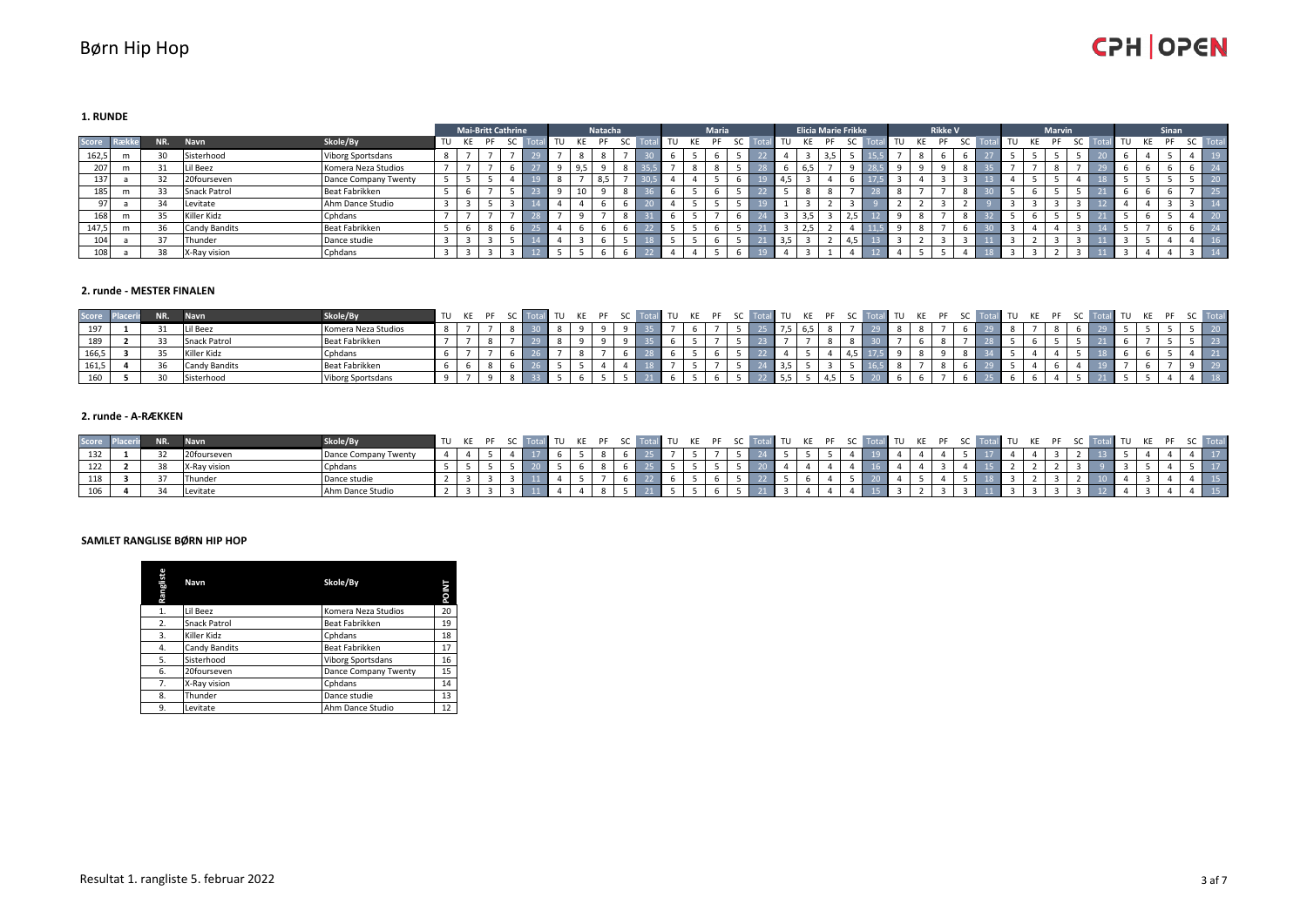#### **1. RUNDE**

|              |   |        |                     |                       |       | <b>Mai-Britt Cathrine</b> |    |           |    |    | Natacha |           |    |    | <b>Maria</b> |  |      | <b>Elicia Marie Frikke</b> |    |           |            |    |    | <b>Rikke V</b> |           |      |    | <b>Caroline</b> |                |      |    | Heino |                          |      |
|--------------|---|--------|---------------------|-----------------------|-------|---------------------------|----|-----------|----|----|---------|-----------|----|----|--------------|--|------|----------------------------|----|-----------|------------|----|----|----------------|-----------|------|----|-----------------|----------------|------|----|-------|--------------------------|------|
| <b>Score</b> |   | NR.    | Navn                | Skole/By              | TU KE |                           | PF | <b>SC</b> | TU | KE | PF      | <b>SC</b> | TU | KE |              |  | TU . | KE                         | PF | <b>SC</b> | <b>Tot</b> | TU | KE | PF             | <b>SC</b> | ' TU | KE | PF              | $\overline{1}$ | l TU | KE | PF    | <b>SC</b>                | Tota |
| 135          |   |        | Survivors           | Beat Fabrikken        |       |                           |    |           |    |    |         |           |    |    |              |  |      |                            |    |           |            |    |    |                |           |      |    |                 |                |      |    |       |                          |      |
| 178,5        | m |        | At10tion            | Dance Company Twenty  |       | -8                        |    |           |    |    |         |           |    |    |              |  |      |                            |    | 8.5       |            |    |    |                |           |      |    |                 |                |      |    |       |                          | 22   |
| 110          |   |        | Enchanted           | Dance2day             |       |                           |    |           |    |    |         |           |    |    |              |  |      |                            |    |           |            |    |    |                |           |      |    |                 |                |      |    |       |                          | 13   |
| 177,5        | m |        | Kill Bill           | Cphdans               |       | 6                         |    |           |    |    |         |           |    |    |              |  | ., ب |                            |    |           |            |    |    |                |           |      |    |                 |                | -6   |    |       |                          | 24   |
| 220          | m | $\sim$ | <b>Team Passion</b> | Beat Fabrikken        |       | $\overline{\phantom{a}}$  |    |           |    |    |         |           |    |    |              |  | 10   |                            |    |           |            |    |    |                |           |      |    |                 |                |      |    |       |                          | 29   |
| 114          |   |        | Heaven On Earth     | Dance & Stage Academy |       |                           |    |           |    |    |         |           |    |    |              |  |      |                            |    |           |            |    |    |                |           |      |    |                 |                | h    |    |       |                          | 22   |
| 183          | m |        | The Royal House     | Cphdans               |       | 8                         |    |           |    |    |         |           |    |    |              |  |      |                            |    |           |            |    |    |                |           |      |    |                 |                |      |    |       | $\overline{\phantom{a}}$ | 27   |
| 213,5        | m |        | Tribute             | House Of Dance        |       | $\circ$                   |    |           |    |    |         |           |    |    |              |  | 4.5  | 8                          |    |           |            |    |    |                |           |      |    |                 |                |      |    |       |                          | 25   |
| 148          |   |        | <b>Girls United</b> | Ahm Dance Studio      |       |                           |    |           |    |    |         |           |    |    |              |  | 3,5  | 13,5                       |    |           |            |    | я  |                |           |      |    |                 |                | 6    |    |       | $\overline{\phantom{0}}$ | 22   |
| 130,5        |   |        | I am Fine           | Cphdans               |       | 8                         |    |           |    |    |         |           |    |    |              |  |      |                            |    | 25        |            |    |    |                |           |      |    |                 |                | 8    |    |       |                          | 28   |

#### **2. runde - MESTER FINALEN**

| <b>Score</b> | NN. | <b>Navn</b>         | Skole/By              | TU KE |  |  |  |  | II TU |  |  | al TU KE PF SC Tot |  | TU KE |  |  |  |  |  |  |  |
|--------------|-----|---------------------|-----------------------|-------|--|--|--|--|-------|--|--|--------------------|--|-------|--|--|--|--|--|--|--|
| 234,5        |     | <b>Team Passion</b> | <b>Beat Fabrikken</b> |       |  |  |  |  |       |  |  |                    |  |       |  |  |  |  |  |  |  |
| 222          |     | Tribute             | House Of Dance        |       |  |  |  |  |       |  |  |                    |  |       |  |  |  |  |  |  |  |
| 195,5        | . . | At10tion            | Dance Company Twenty  |       |  |  |  |  |       |  |  |                    |  |       |  |  |  |  |  |  |  |
| 189,5        |     | The Royal House     | Cphdans               |       |  |  |  |  |       |  |  |                    |  |       |  |  |  |  |  |  |  |
| <b>1/5</b>   |     | Kill Bill           | Cphdans               |       |  |  |  |  |       |  |  |                    |  |       |  |  |  |  |  |  |  |

#### **2. runde - A-RÆKKEN**

| Score |   | Navn                | Skole/By              | TU KE PF |  |  |  |  | T11 |  |  | TU                   | KE |  |  |  |  |  |  |  |  |                 |
|-------|---|---------------------|-----------------------|----------|--|--|--|--|-----|--|--|----------------------|----|--|--|--|--|--|--|--|--|-----------------|
| 142   |   | Survivors           | Beat Fabrikken        |          |  |  |  |  |     |  |  |                      |    |  |  |  |  |  |  |  |  |                 |
| 138,5 |   | <b>Girls United</b> | Ahm Dance Studio      |          |  |  |  |  |     |  |  | 4,5                  |    |  |  |  |  |  |  |  |  | 18 <sup>1</sup> |
| 116   |   | I am Fine           | Cphdans               |          |  |  |  |  |     |  |  |                      |    |  |  |  |  |  |  |  |  |                 |
| 104   |   | chanted             | Dance2day             |          |  |  |  |  |     |  |  |                      |    |  |  |  |  |  |  |  |  |                 |
|       | ᅩ | Heaven On Earth     | Dance & Stage Academy |          |  |  |  |  |     |  |  | $\sim$ $\sim$<br>2,5 |    |  |  |  |  |  |  |  |  | <b>16</b>       |

#### **SAMLET RANGLISE JUNIOR SHOW**

 $\mathbf{I}$ 

| Rangliste | Navn                | Skole/By              | <b>POINT</b> |
|-----------|---------------------|-----------------------|--------------|
| 1.        | <b>Team Passion</b> | Beat Fabrikken        | 20           |
| 2.        | Tribute             | House Of Dance        | 19           |
| 3.        | At10tion            | Dance Company Twenty  | 18           |
| 4.        | The Royal House     | Cphdans               | 17           |
| 5.        | Kill Bill           | Cphdans               | 16           |
| 6.        | Survivors           | Beat Fabrikken        | 15           |
| 7.        | <b>Girls United</b> | Ahm Dance Studio      | 14           |
| 8.        | I am Fine           | Cphdans               | 13           |
| 9.        | Enchanted           | Dance2day             | 12           |
| 10.       | Heaven On Earth     | Dance & Stage Academy | 11           |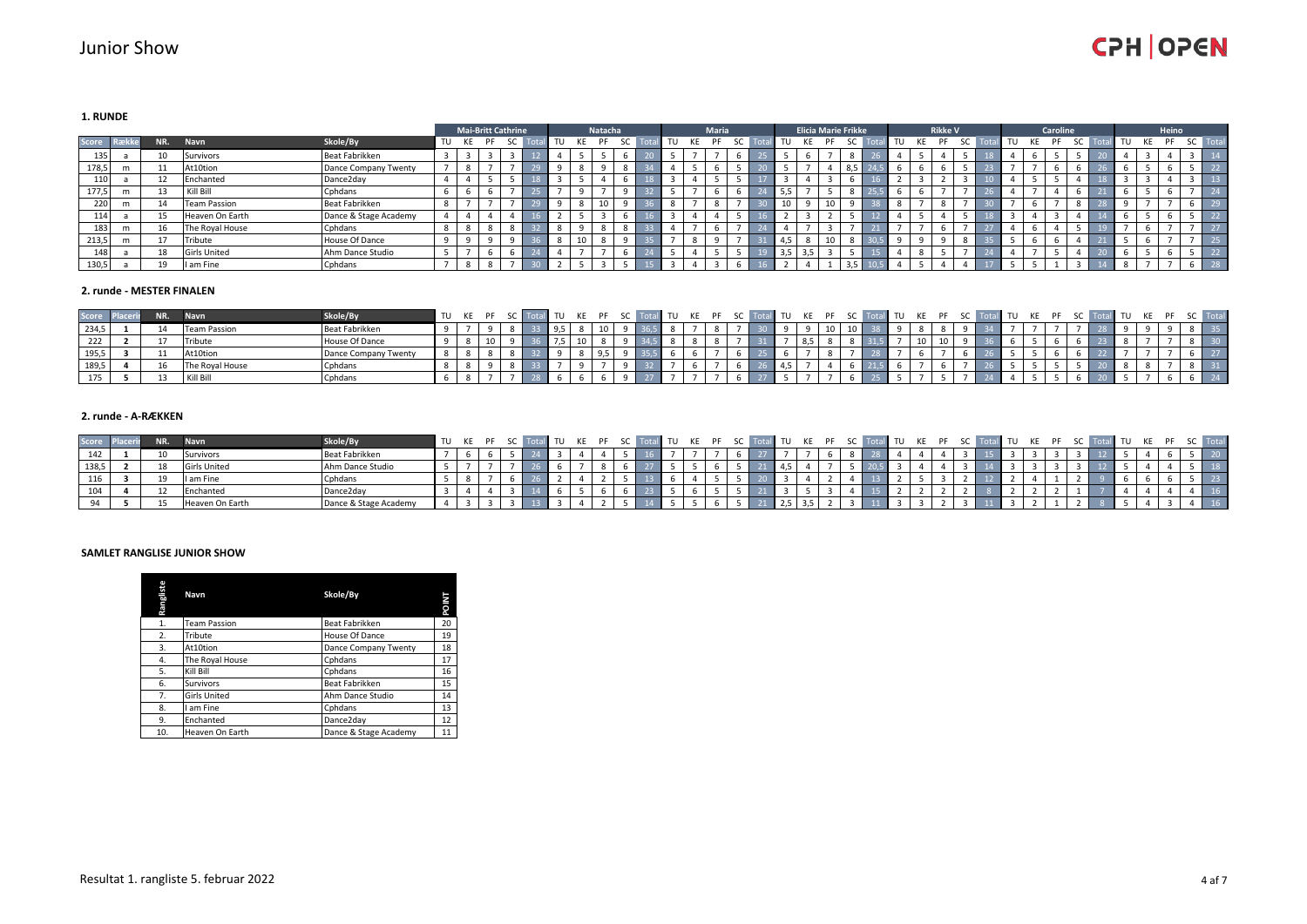### Junior Hip Hop

# **CPH OPEN**

**1. RUNDE**

|              |   |     |                 |                      |          | <b>Mai-Britt Cathrine</b> |              |           |     |    | Natacha |           |    |    | <b>Maria</b> |  |      | <b>Elicia Marie Frikke</b> |           |      |    | <b>Rikke V</b> |  |    | <b>Marvin</b> |           |          |    |    | Sinan |           |                 |
|--------------|---|-----|-----------------|----------------------|----------|---------------------------|--------------|-----------|-----|----|---------|-----------|----|----|--------------|--|------|----------------------------|-----------|------|----|----------------|--|----|---------------|-----------|----------|----|----|-------|-----------|-----------------|
| <b>Score</b> |   | NR. | Navn            | Skole/By             |          | TU KE                     | PF           | <b>SC</b> | TU  | KE | PF      | <b>SC</b> | TU | KE | PF           |  | l TU | KE                         | <b>SC</b> | l TU | KE | PF             |  | KE |               | <b>SC</b> | $\top$ c | TU | KE | PF    | <b>SC</b> | Total           |
| 182          | m | 40  | The Jaguars     | Komera Neza Studios  |          |                           |              |           |     |    |         |           |    |    |              |  |      |                            | 8         |      |    |                |  |    |               |           |          |    |    |       |           | 21              |
| 238,5        | m |     | The Phoenix     | Beat Fabrikken       |          |                           |              |           |     |    |         |           |    |    |              |  |      |                            |           |      | 8  |                |  |    |               |           |          |    |    |       |           | 33              |
| 132          |   | 43  | Ladies in power | Cphdans              |          |                           |              |           |     |    |         |           |    |    |              |  |      |                            |           |      |    |                |  |    |               |           |          |    |    |       |           | 17              |
| 130          |   |     | NÅE Dance Crew  | Nørre Åby Efterskole |          |                           |              |           |     |    |         |           |    |    |              |  |      |                            |           |      |    |                |  |    |               |           |          |    |    |       |           | 21              |
| 130          |   | 47  | Golden dragon   | Cphdans              |          |                           |              |           |     |    |         |           |    |    |              |  |      |                            |           |      |    |                |  |    |               |           |          |    |    |       |           | 21              |
| 237          | m | 48  | Lil Penguins    | Komera Neza Studios  | $\Omega$ |                           |              |           | 8,5 |    |         |           | πυ |    |              |  |      |                            |           |      | 8  |                |  |    |               |           |          |    |    |       |           | 31              |
| 166          |   |     | Neruppu -       | Cphdans              |          | $\overline{\phantom{0}}$  | $\mathbf{R}$ |           |     |    |         |           |    |    |              |  |      |                            |           |      |    |                |  |    |               |           |          |    |    |       |           | 20 <sub>1</sub> |
| 221          | m | 50  | Young Killerz   | Cphdans              |          |                           | 8            |           |     |    |         |           |    |    |              |  |      |                            |           |      |    |                |  |    |               |           |          |    |    |       |           | 34              |
| 161,5        |   | E.  | TwenTen         | Dance Company Twenty |          |                           |              |           |     |    |         |           |    |    |              |  |      |                            |           |      |    |                |  |    |               |           |          |    |    |       |           | 25 <sub>1</sub> |
| 209          | m |     | Dragon Chartel  | Komera Neza Studios  |          |                           |              |           |     |    |         |           |    |    |              |  |      |                            |           |      |    |                |  |    |               |           |          |    |    |       |           | 29              |

#### **2. runde - MESTER FINALEN**

| Score | NN. | <b>Navn</b>    | Skole/By              | TU KE PF |  |  |  |  | II TU |  |  | al TU KE PF SC Tot |  |    | <b>TU KE</b> |  |  |  |  |  |  |  |
|-------|-----|----------------|-----------------------|----------|--|--|--|--|-------|--|--|--------------------|--|----|--------------|--|--|--|--|--|--|--|
| 249,5 |     | The Phoenix    | <b>Beat Fabrikken</b> |          |  |  |  |  | 10    |  |  |                    |  | 10 |              |  |  |  |  |  |  |  |
| 225,5 |     | Lil Penguins   | Komera Neza Studios   |          |  |  |  |  |       |  |  |                    |  |    |              |  |  |  |  |  |  |  |
| 223,5 |     | Dragon Chartel | Komera Neza Studios   |          |  |  |  |  |       |  |  |                    |  |    |              |  |  |  |  |  |  |  |
| 219,5 |     | Young Killerz  | Cphdans               |          |  |  |  |  |       |  |  |                    |  |    |              |  |  |  |  |  |  |  |
| 192   | 40  | The Jaguars    | Komera Neza Studios   |          |  |  |  |  |       |  |  |                    |  |    |              |  |  |  |  |  |  |  |

#### **2. runde - A-RÆKKEN**

| Score Plat |    | <b>Navn</b>               | Skole/By             | TU KE PF | $\epsilon$ |  |  |  | II TU |  |  |     | al TU KE PF |  |  |  |  |  |  |  | <b>Tota</b> |  |
|------------|----|---------------------------|----------------------|----------|------------|--|--|--|-------|--|--|-----|-------------|--|--|--|--|--|--|--|-------------|--|
| 135,5      |    | Golden dragon             | Cphdans              |          |            |  |  |  |       |  |  |     |             |  |  |  |  |  |  |  |             |  |
| 133        |    | TwenTen                   | Dance Company Twenty |          |            |  |  |  |       |  |  |     |             |  |  |  |  |  |  |  |             |  |
| 130,5      |    | Neruppu                   | Cphdans              |          |            |  |  |  |       |  |  | 4,5 |             |  |  |  |  |  |  |  |             |  |
| 116        |    | Ladies in power           | Cphdans              |          |            |  |  |  |       |  |  | 3,5 |             |  |  |  |  |  |  |  |             |  |
| 108,5      | 46 | <b>INAE</b><br>Dance Crew | Nørre Äby Efterskole |          |            |  |  |  |       |  |  |     |             |  |  |  |  |  |  |  |             |  |

#### **SAMLET RANGLISE JUNIOR HIP HOP**

| Rangliste | Navn            | Skole/By             | <b>POINT</b> |
|-----------|-----------------|----------------------|--------------|
| 1.        | The Phoenix     | Beat Fabrikken       | 20           |
| 2.        | Lil Penguins    | Komera Neza Studios  | 19           |
| 3.        | Dragon Chartel  | Komera Neza Studios  | 18           |
| 4.        | Young Killerz   | Cphdans              | 17           |
| 5.        | The Jaguars     | Komera Neza Studios  | 16           |
| 6.        | Golden dragon   | Cphdans              | 15           |
| 7.        | TwenTen         | Dance Company Twenty | 14           |
| 8.        | Neruppu -       | Cphdans              | 13           |
| 9.        | Ladies in power | Cphdans              | 12           |
| 10.       | NÅE Dance Crew  | Nørre Åby Efterskole | 11           |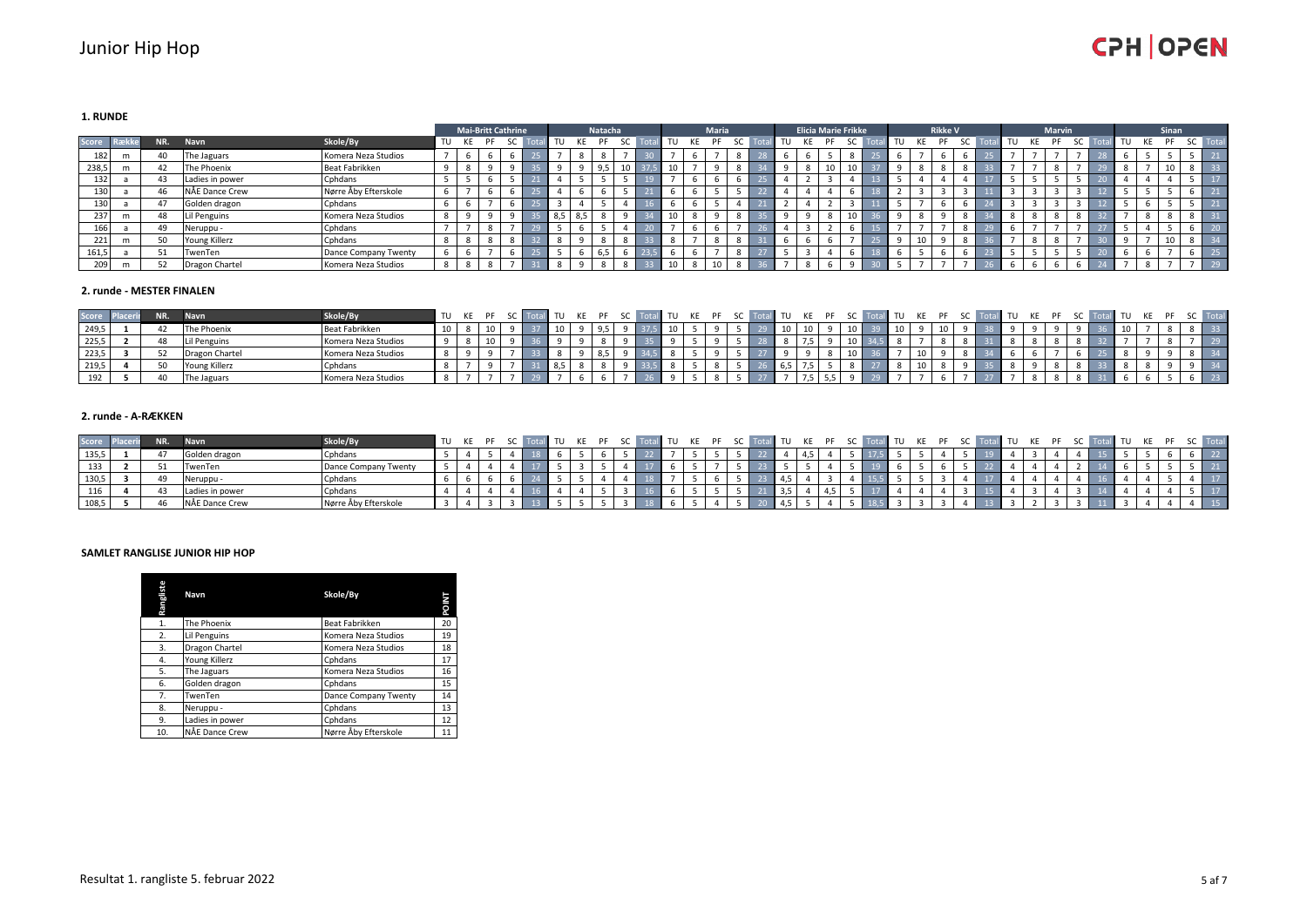**1. RUNDE**

|          |     |             |                      |  | <b>Mai-Britt Cathrine</b> |  |        | Natacha |                                                             |  | Maria |  | <b>Elicia Marie Frikke</b> |  |         |       | <b>Rikke V</b> |  |  | Caroline |        |  | <b>Heino</b>                                                                                                                  |                             |  |
|----------|-----|-------------|----------------------|--|---------------------------|--|--------|---------|-------------------------------------------------------------|--|-------|--|----------------------------|--|---------|-------|----------------|--|--|----------|--------|--|-------------------------------------------------------------------------------------------------------------------------------|-----------------------------|--|
| Score Ra | NR. | <b>Navn</b> | Skole/By             |  |                           |  |        |         |                                                             |  |       |  |                            |  |         |       |                |  |  |          |        |  | TU KE PF SC Total TU KE PF SC Total TU KE PF SC Total TU KE PF SC Total TU KE PF SC Total TU KE PF SC Total TU KE PF SC Total |                             |  |
| 212,5    |     | Death Row   | Cphdans              |  |                           |  |        |         | 10   9,5   10   38,5   7   8   8   9   32   4   9   1       |  |       |  |                            |  | 7 21 10 |       | 10 8           |  |  |          | 18 7 8 |  |                                                                                                                               | 9 32                        |  |
| 234,5    |     | Con10tion   | Dance Company Twenty |  |                           |  | $\sim$ | 10 10   | 10   40   9   9   10   9   37   9   10   9   9,5   37,5   7 |  |       |  |                            |  |         | - 8 I |                |  |  |          |        |  |                                                                                                                               | $\overline{\phantom{0}}$ 33 |  |

#### **2. runde - MESTER FINALEN**

| Score Plac |           |           | Skole/Bv |  |  |  |  | TU KE PF SC Total TU KE PF SC Total TU KE PF SC Total TU KE PF SC Total TU KE PF SC Total TU KE PF SC Total TU KE PF SC T |  |  |  |  |  |  |  |  |  |  |  |  |  |
|------------|-----------|-----------|----------|--|--|--|--|---------------------------------------------------------------------------------------------------------------------------|--|--|--|--|--|--|--|--|--|--|--|--|--|
|            | $252,5$ 1 | Con10tion |          |  |  |  |  | 10 9 9 9 37 10 10 95 10 395 9 9 9 36 95 10 10 95 39 9 8 8 8 33 7 7 7 8 29 10 10 9 10 39                                   |  |  |  |  |  |  |  |  |  |  |  |  |  |
|            | $237,5$ 2 | Death Row |          |  |  |  |  |                                                                                                                           |  |  |  |  |  |  |  |  |  |  |  |  |  |

#### **SAMLET RANGLISE VOKSNE SHOW**

| Rangliste | Navn      | Skole/By             | Z<br>ō<br>т. |
|-----------|-----------|----------------------|--------------|
|           | Con10tion | Dance Company Twenty | 20           |
|           | Death Row | Cphdans              | 19           |